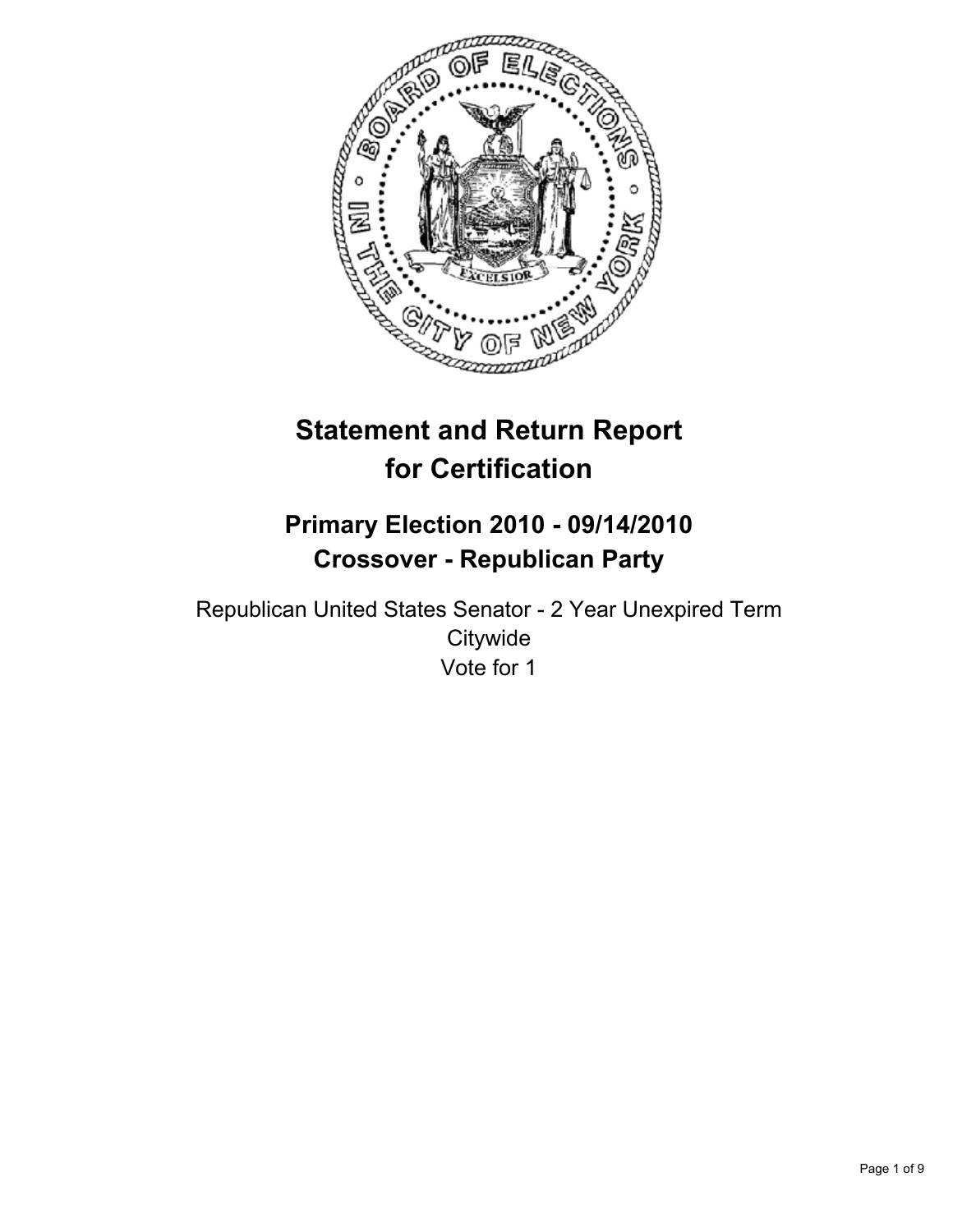

## **New York County**

| <b>PUBLIC COUNTER</b>           | 8,840        |
|---------------------------------|--------------|
| <b>EMERGENCY</b>                | 3            |
| ABSENTEE/MILITARY               | 365          |
| <b>FEDERAL</b>                  | 174          |
| <b>AFFIDAVIT</b>                | 169          |
| <b>BRUCE BLAKEMAN</b>           | 1,836        |
| <b>JOSEPH J DIOGUARDI</b>       | 2,778        |
| <b>DAVID MALPASS</b>            | 3,924        |
| "X" (WRITE-IN)                  | 1            |
| ALPHONE D'AMATO (WRITE-IN)      | 1            |
| ANOTADO (WRITE-IN)              | 1            |
| ARTHUR CCONARIO (WRITE-IN)      | 1            |
| BILL PERKINS (WRITE-IN)         | 2            |
| CANDIDATO ANOTADO (WRITE-IN)    | $\mathbf{1}$ |
| CAROL MALONEY (WRITE-IN)        | 1            |
| CAROLYN MALONEY (WRITE-IN)      | 1            |
| CHARLES RANGEL (WRITE-IN)       | 1            |
| CHRIS KNAUTH (WRITE-IN)         | 1            |
| DAVID MALPASS (WRITE-IN)        | 1            |
| FRED KRAIES (WRITE-IN)          | 1            |
| <b>GORGE DEMOS (WRITE-IN)</b>   | 1            |
| J JERK (WRITE-IN)               | 1            |
| JAMIE LEE (WRITE-IN)            | 1            |
| JJ DIOGUARDI (WRITE-IN)         | 2            |
| JOSEPH J. DIOGUARDI (WRITE-IN)  | 1            |
| JULISA GOMES (WRITE-IN)         | 1            |
| K. GILLIBRAND (WRITE-IN)        | 1            |
| KIRSTEN E GILLIBRAND (WRITE-IN) | 1            |
| KIRSTEN GILLBRAND (WRITE-IN)    | 1            |
| L. ANN RODON (WRITE-IN)         | 1            |
| LEFT BLANK (WRITE-IN)           | 2            |
| LLOYD BLANKFEIN (WRITE-IN)      | $\mathbf{1}$ |
| MARC MUKASEY (WRITE-IN)         | 1            |
| MARILYN MANSON (WRITE-IN)       | 1            |
| MARION BELL (WRITE-IN)          | 1            |
| MATTHEW ZUCKER (WRITE-IN)       | 1            |
| MICHAEL FANDAL (WRITE-IN)       | 1            |
| MIH ROMNEY (WRITE-IN)           | $\mathbf{1}$ |
| NO NAME (WRITE-IN)              | 59           |
| NO ONE (WRITE-IN)               | 1            |
| NONE OF THE ABOVE (WRITE-IN)    | 1            |
| PATRICK MCSTAY (WRITE-IN)       | 1            |
| RILEY WISE (WRITE-IN)           | 1            |
| ROBERT RODRIGUEZ (WRITE-IN)     | 1            |
| RUDOLPH GUILIANI (WRITE-IN)     | 1            |
| SNOOG (WRITE-IN)                | 1            |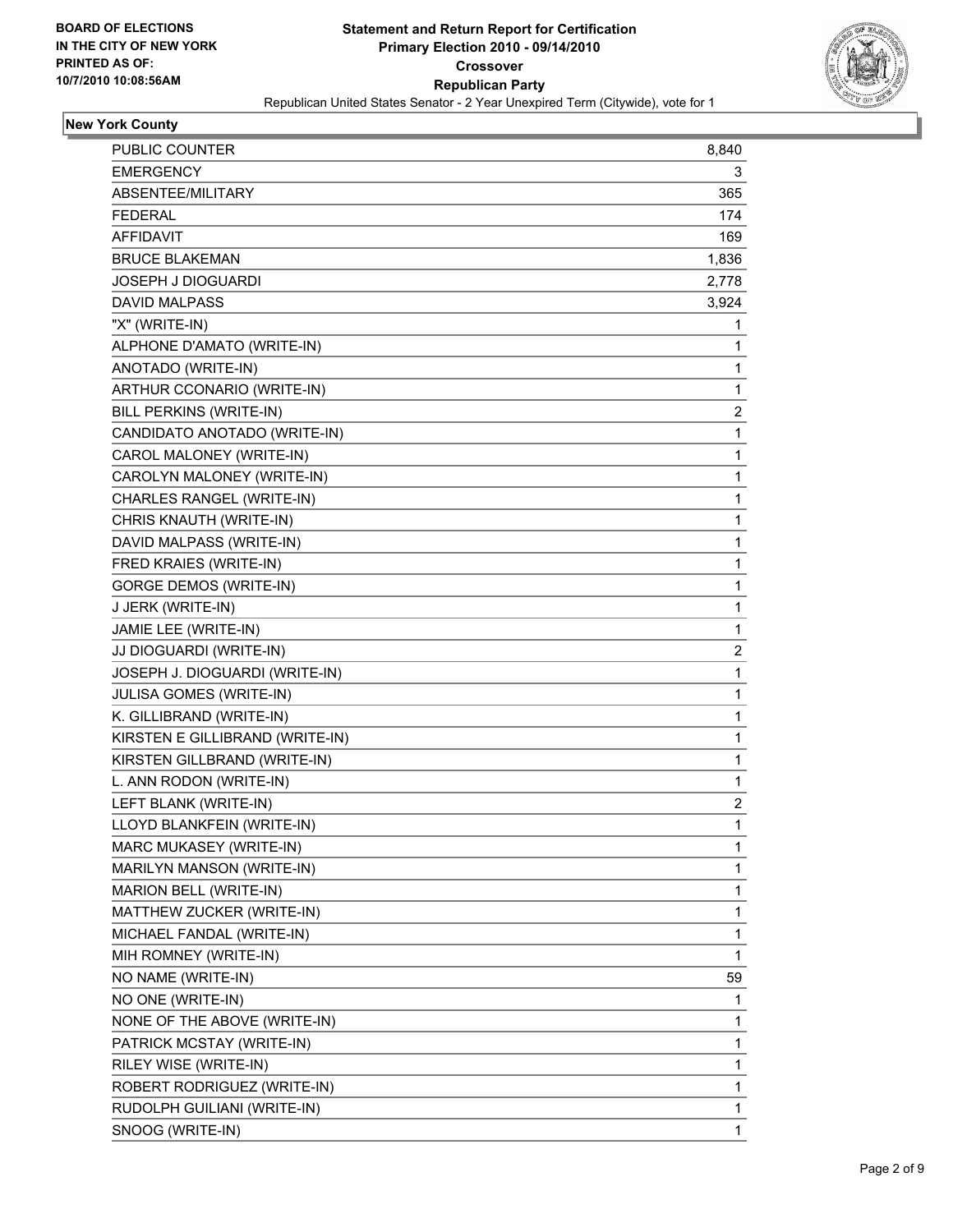

## **New York County**

| (WRITF-IN)<br>THOMAS<br>IA NI- |  |
|--------------------------------|--|
| Total<br>ั่วtes                |  |

#### **Bronx County**

| <b>PUBLIC COUNTER</b>            | 2,976 |
|----------------------------------|-------|
| <b>EMERGENCY</b>                 | 8     |
| ABSENTEE/MILITARY                | 223   |
| <b>FEDERAL</b>                   | 24    |
| <b>AFFIDAVIT</b>                 | 25    |
| <b>BRUCE BLAKEMAN</b>            | 388   |
| <b>JOSEPH J DIOGUARDI</b>        | 1,460 |
| <b>DAVID MALPASS</b>             | 762   |
| AARON MINER (WRITE-IN)           | 1     |
| ANOTADO (WRITE-IN)               | 1     |
| DAVID MALPASS (WRITE-IN)         | 1     |
| ELLIOT ENGEL (WRITE-IN)          | 1     |
| <b>ESPINALE (WRITE-IN)</b>       | 1     |
| <b>GAY MARRIAGE (WRITE-IN)</b>   | 1     |
| JESUS (WRITE-IN)                 | 1     |
| JIM SHU (WRITE-IN)               | 1     |
| LAZIO (WRITE-IN)                 | 1     |
| MARK LEVINE (WRITE-IN)           | 3     |
| MR. WRIGHT (WRITE-IN)            | 1     |
| PALIDINO (WRITE-IN)              | 1     |
| PHIL V. DONOHUE (WRITE-IN)       | 1     |
| RICK LAZIO (WRITE-IN)            | 1     |
| RUDY GUILIANI (WRITE-IN)         | 1     |
| <b>WARREN REDLICK (WRITE-IN)</b> | 1     |
| <b>Total Votes</b>               | 2,628 |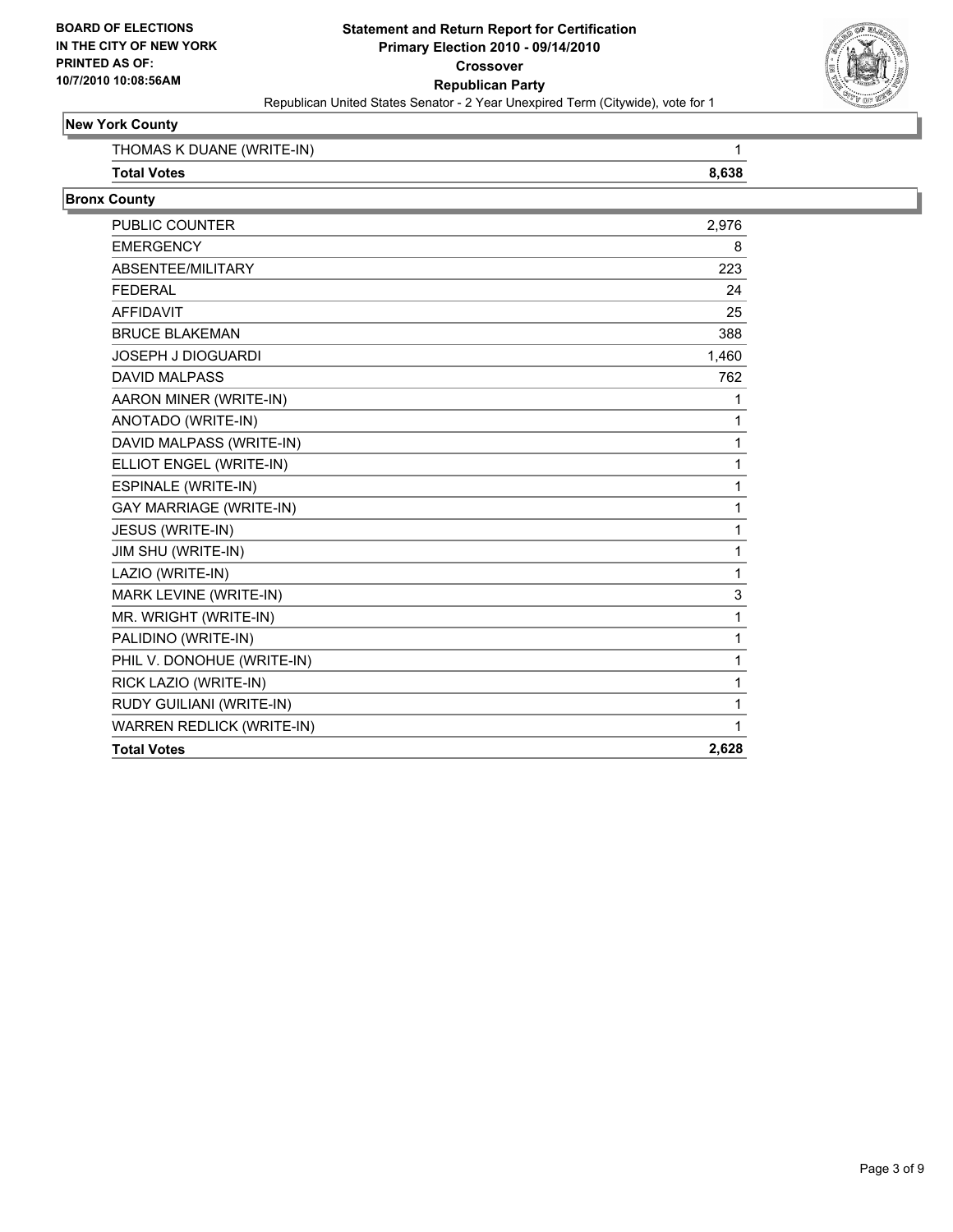

## **Kings County**

| <b>PUBLIC COUNTER</b>           | 8,838 |
|---------------------------------|-------|
| <b>EMERGENCY</b>                | 14    |
| ABSENTEE/MILITARY               | 528   |
| <b>FEDERAL</b>                  | 60    |
| <b>AFFIDAVIT</b>                | 66    |
| <b>BRUCE BLAKEMAN</b>           | 1,631 |
| <b>JOSEPH J DIOGUARDI</b>       | 4,165 |
| <b>DAVID MALPASS</b>            | 2,561 |
| BYRNE HOBART (WRITE-IN)         | 1     |
| DUVID EXDTZWEG (WRITE-IN)       | 1     |
| HANK ROGER (WRITE-IN)           | 1     |
| HESHY DEUDTH (WRITE-IN)         | 1     |
| <b>JASMIN VARQAS (WRITE-IN)</b> | 1     |
| JAY-Z (WRITE-IN)                | 1     |
| JONTHAN JASINI (WRITE-IN)       | 1     |
| MICHAEL MCMAHON (WRITE-IN)      | 1     |
| RICK LAZIO (WRITE-IN)           | 1     |
| ROY PIERRE CORMIER (WRITE-IN)   | 1     |
| WILLIAM LANELLI (WRITE-IN)      | 1     |
| YVETTE C PEREZ (WRITE-IN)       | 1     |
| <b>Total Votes</b>              | 8,369 |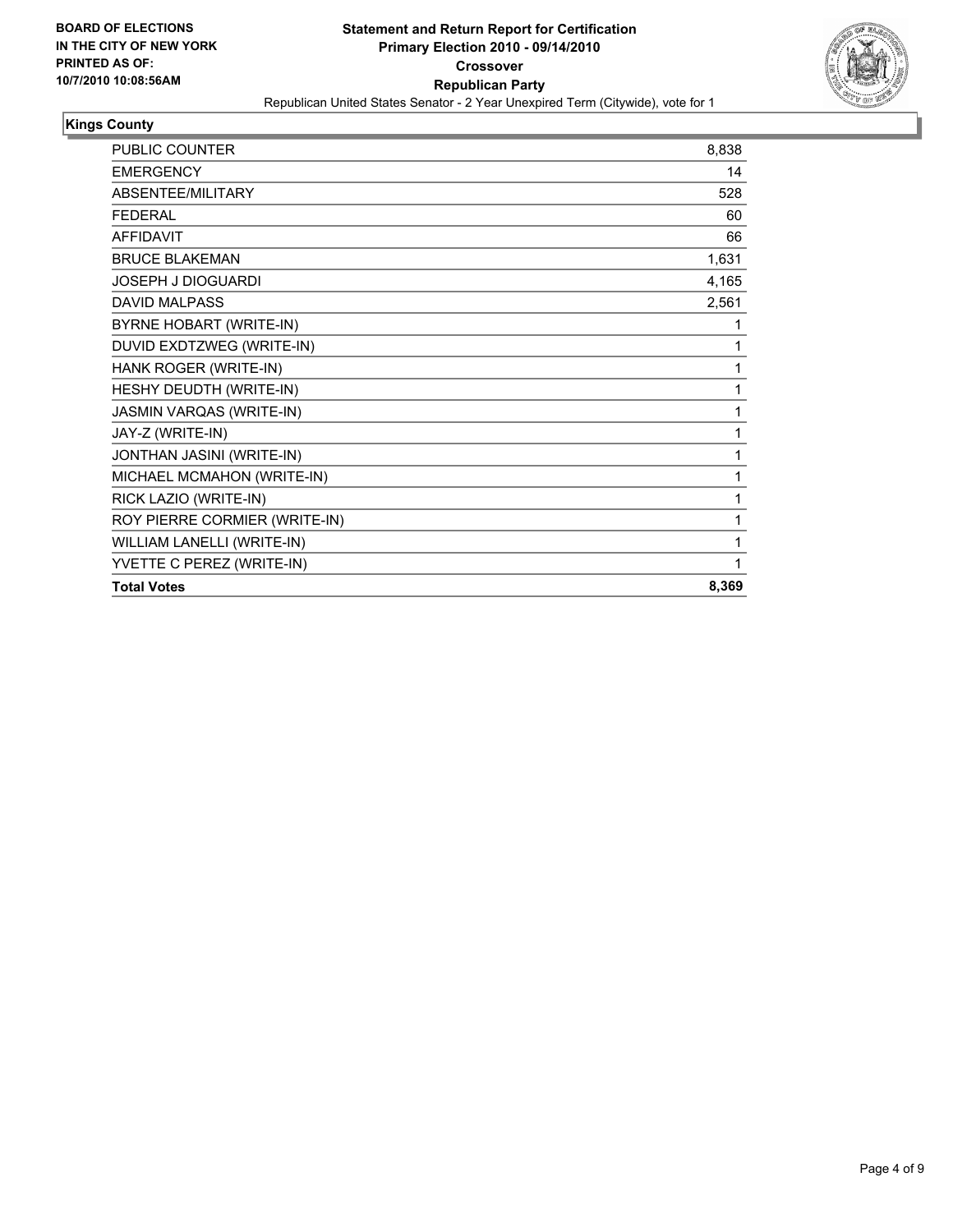

#### **Queens County**

| PUBLIC COUNTER               | 12,241                  |
|------------------------------|-------------------------|
| <b>EMERGENCY</b>             | 8                       |
| ABSENTEE/MILITARY            | 702                     |
| <b>FEDERAL</b>               | 92                      |
| <b>AFFIDAVIT</b>             | 63                      |
| <b>BRUCE BLAKEMAN</b>        | 2,112                   |
| JOSEPH J DIOGUARDI           | 5,910                   |
| <b>DAVID MALPASS</b>         | 3,857                   |
| ANNA SHLISELBERG (WRITE-IN)  | 2                       |
| ANTHONY COMO (WRITE-IN)      | 1                       |
| <b>BOB TURNER (WRITE-IN)</b> | 1                       |
| CARLOS BRUCE (WRITE-IN)      | 1                       |
| DAN HALLORAN (WRITE-IN)      | 1                       |
| DUSTY (WRITE-IN)             | $\boldsymbol{2}$        |
| FRANK PADAVAN (WRITE-IN)     | 1                       |
| ISAAC SASSON (WRITE-IN)      | $\overline{\mathbf{c}}$ |
| IVAN MEEHAN (WRITE-IN)       | 1                       |
| JAMES E GEARING (WRITE-IN)   | 1                       |
| JAY A VANDEVEN (WRITE-IN)    | 1                       |
| JIM LEVITSKI (WRITE-IN)      | 1                       |
| JOSEPH CORLORON (WRITE-IN)   | 1                       |
| MARGARET SCHUTZ (WRITE-IN)   | 1                       |
| MARK GREEN (WRITE-IN)        | 1                       |
| MICHAEL ALLEGET (WRITE-IN)   | 1                       |
| MIKE BLOOMBERG (WRITE-IN)    | 1                       |
| PALAEN (WRITE-IN)            | 1                       |
| PETER KING (WRITE-IN)        | 1                       |
| ROY GOODMAN (WRITE-IN)       | 1                       |
| TURNER (WRITE-IN)            | 1                       |
| WALTER IWACHIW (WRITE-IN)    | 1                       |
| <b>Total Votes</b>           | 11,904                  |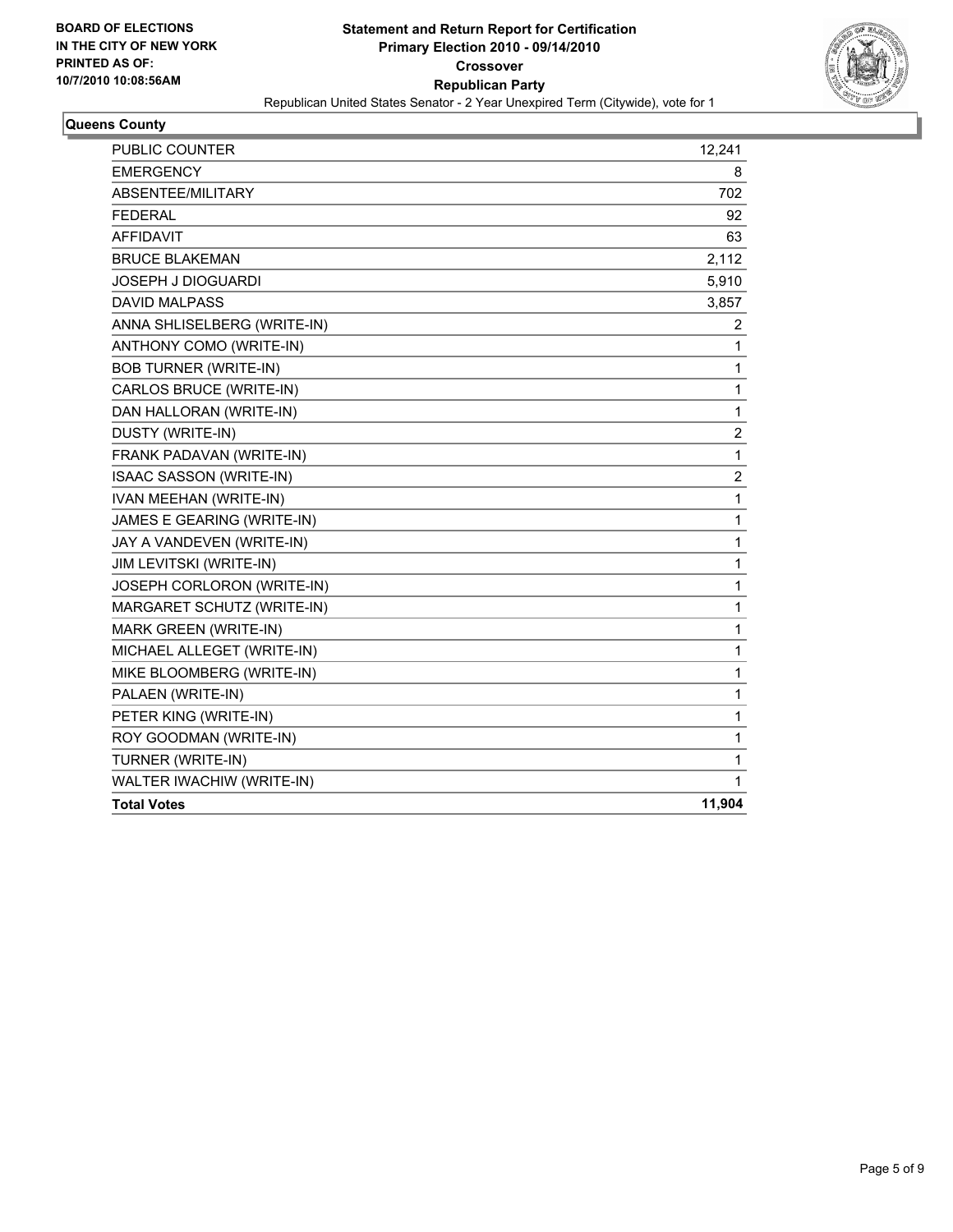

## **Richmond County**

| <b>PUBLIC COUNTER</b>       | 11,233 |
|-----------------------------|--------|
| <b>EMERGENCY</b>            | 0      |
| ABSENTEE/MILITARY           | 643    |
| <b>FEDERAL</b>              | 17     |
| <b>AFFIDAVIT</b>            | 48     |
| <b>BRUCE BLAKEMAN</b>       | 1,256  |
| <b>JOSEPH J DIOGUARDI</b>   | 5,142  |
| <b>DAVID MALPASS</b>        | 3,595  |
| ADAM SUSS (WRITE-IN)        | 1      |
| AL SHARPTON (WRITE-IN)      | 1      |
| BRYSON BUREL (WRITE-IN)     | 1      |
| CHRIS COPPA (WRITE-IN)      | 1      |
| DON DUCK (WRITE-IN)         | 1      |
| <b>GREG LISS (WRITE-IN)</b> | 1      |
| J.R. BIRSHA (WRITE-IN)      | 1      |
| KEVIN HAMILATH (WRITE-IN)   | 1      |
| MICHAEL J. BAROZ (WRITE-IN) | 1      |
| MITCHELL ZINK (WRITE-IN)    | 1      |
| PAUL REDPATH (WRITE-IN)     | 1      |
| SAL BANCHETT (WRITE-IN)     | 1      |
| SAL DANGELO (WRITE-IN)      | 1      |
| TOM LAGUIDICE (WRITE-IN)    | 1      |
| <b>Total Votes</b>          | 10,007 |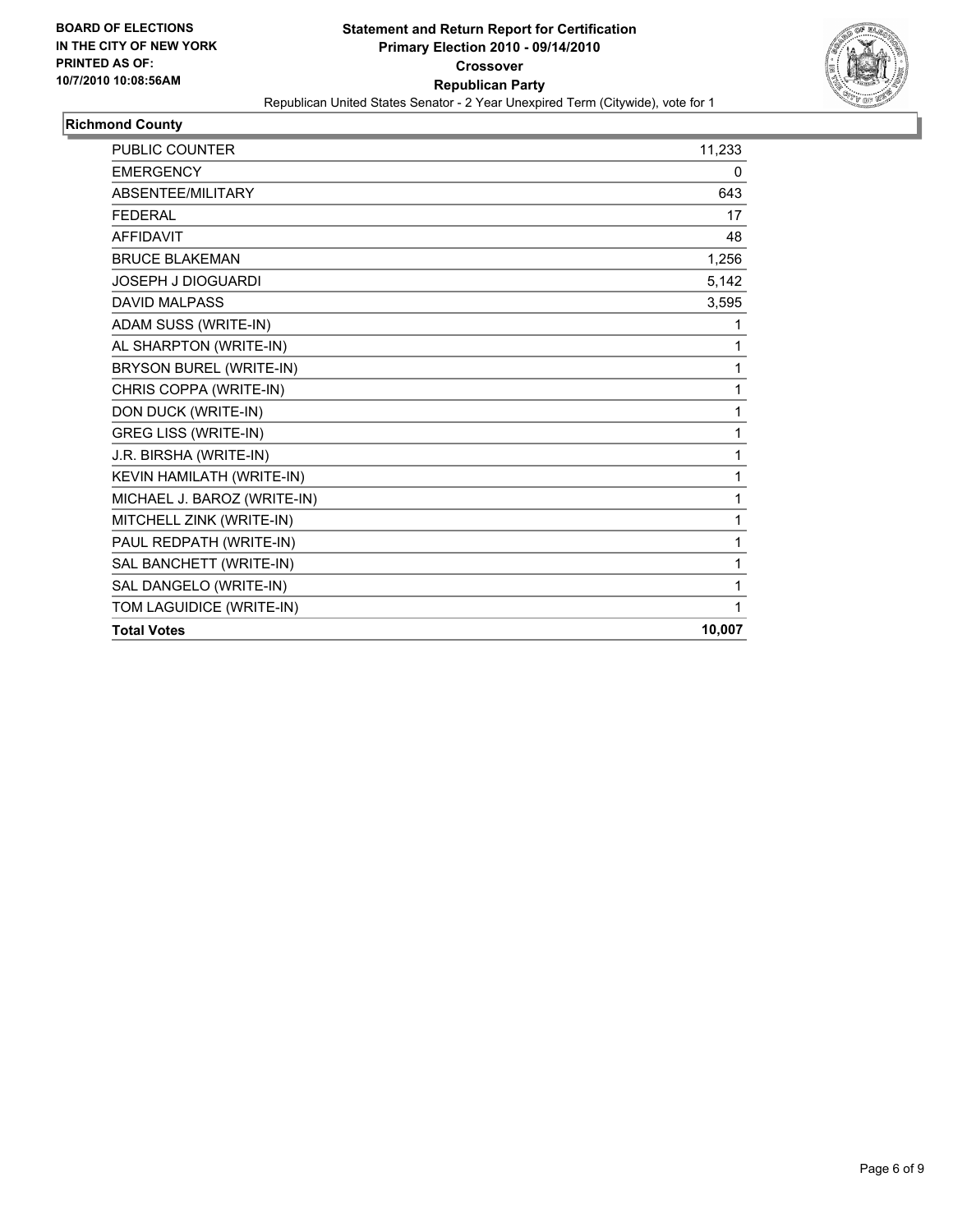

#### **Total for Republican United States Senator - 2 Year Unexpired Term (Citywide)**

| PUBLIC COUNTER               | 44,128         |
|------------------------------|----------------|
| <b>EMERGENCY</b>             | 33             |
| ABSENTEE/MILITARY            | 2,461          |
| <b>FEDERAL</b>               | 367            |
| <b>AFFIDAVIT</b>             | 371            |
| <b>BRUCE BLAKEMAN</b>        | 7,223          |
| <b>JOSEPH J DIOGUARDI</b>    | 19,455         |
| <b>DAVID MALPASS</b>         | 14,699         |
| "X" (WRITE-IN)               | 1              |
| AARON MINER (WRITE-IN)       | 1              |
| ADAM SUSS (WRITE-IN)         | 1              |
| AL SHARPTON (WRITE-IN)       | 1              |
| ALPHONE D'AMATO (WRITE-IN)   | 1              |
| ANNA SHLISELBERG (WRITE-IN)  | $\overline{2}$ |
| ANOTADO (WRITE-IN)           | $\overline{2}$ |
| ANTHONY COMO (WRITE-IN)      | 1              |
| ARTHUR CCONARIO (WRITE-IN)   | 1              |
| BILL PERKINS (WRITE-IN)      | 2              |
| <b>BOB TURNER (WRITE-IN)</b> | 1              |
| BRYSON BUREL (WRITE-IN)      | 1              |
| BYRNE HOBART (WRITE-IN)      | 1              |
| CANDIDATO ANOTADO (WRITE-IN) | 1              |
| CARLOS BRUCE (WRITE-IN)      | 1              |
| CAROL MALONEY (WRITE-IN)     | 1              |
| CAROLYN MALONEY (WRITE-IN)   | 1              |
| CHARLES RANGEL (WRITE-IN)    | 1              |
| CHRIS COPPA (WRITE-IN)       | 1              |
| CHRIS KNAUTH (WRITE-IN)      | 1              |
| DAN HALLORAN (WRITE-IN)      | 1              |
| DAVID MALPASS (WRITE-IN)     | 2              |
| DON DUCK (WRITE-IN)          | 1              |
| DUSTY (WRITE-IN)             | $\overline{2}$ |
| DUVID EXDTZWEG (WRITE-IN)    | 1              |
| ELLIOT ENGEL (WRITE-IN)      | 1              |
| ESPINALE (WRITE-IN)          | 1              |
| FRANK PADAVAN (WRITE-IN)     | 1              |
| FRED KRAIES (WRITE-IN)       | 1              |
| GAY MARRIAGE (WRITE-IN)      | 1              |
| GORGE DEMOS (WRITE-IN)       | 1              |
| <b>GREG LISS (WRITE-IN)</b>  | 1              |
| HANK ROGER (WRITE-IN)        | 1              |
| HESHY DEUDTH (WRITE-IN)      | 1              |
| ISAAC SASSON (WRITE-IN)      | 2              |
| IVAN MEEHAN (WRITE-IN)       | 1              |
| J JERK (WRITE-IN)            | 1              |
| J.R. BIRSHA (WRITE-IN)       | 1              |
|                              |                |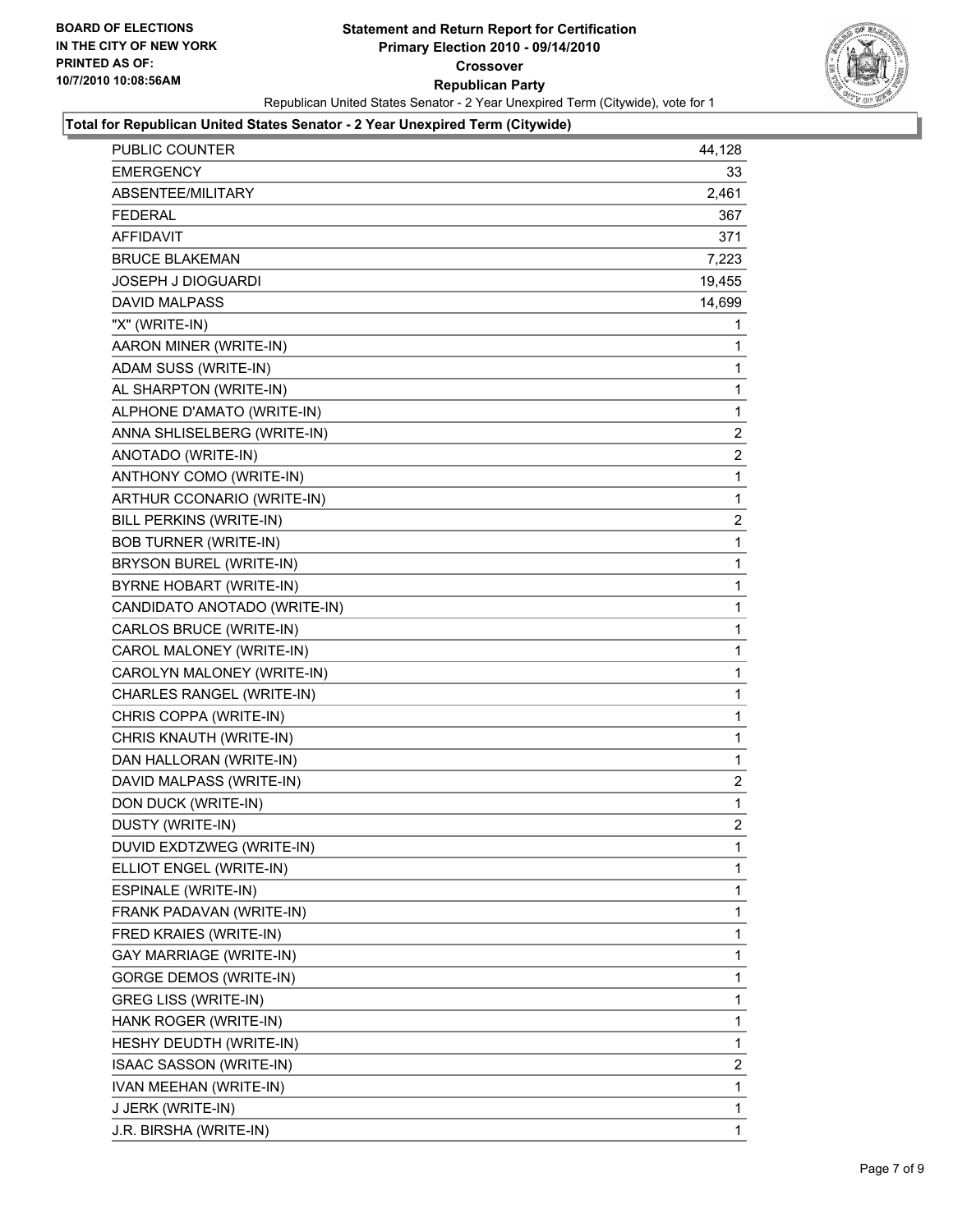

#### **Total for Republican United States Senator - 2 Year Unexpired Term (Citywide)**

| JAMES E GEARING (WRITE-IN)      | 1            |
|---------------------------------|--------------|
| JAMIE LEE (WRITE-IN)            | 1            |
| JASMIN VARQAS (WRITE-IN)        | 1            |
| JAY A VANDEVEN (WRITE-IN)       | 1            |
| JAY-Z (WRITE-IN)                | 1            |
| JESUS (WRITE-IN)                | 1            |
| JIM LEVITSKI (WRITE-IN)         | 1            |
| JIM SHU (WRITE-IN)              | 1            |
| JJ DIOGUARDI (WRITE-IN)         | 2            |
| JONTHAN JASINI (WRITE-IN)       | 1            |
| JOSEPH CORLORON (WRITE-IN)      | 1            |
| JOSEPH J. DIOGUARDI (WRITE-IN)  | 1            |
| JULISA GOMES (WRITE-IN)         | 1            |
| K. GILLIBRAND (WRITE-IN)        | 1            |
| KEVIN HAMILATH (WRITE-IN)       | 1            |
| KIRSTEN E GILLIBRAND (WRITE-IN) | 1            |
| KIRSTEN GILLBRAND (WRITE-IN)    | 1            |
| L. ANN RODON (WRITE-IN)         | 1            |
| LAZIO (WRITE-IN)                | 1            |
| LEFT BLANK (WRITE-IN)           | $\mathbf{2}$ |
| LLOYD BLANKFEIN (WRITE-IN)      | 1            |
| MARC MUKASEY (WRITE-IN)         | 1            |
| MARGARET SCHUTZ (WRITE-IN)      | 1            |
| MARILYN MANSON (WRITE-IN)       | 1            |
| MARION BELL (WRITE-IN)          | 1            |
| MARK GREEN (WRITE-IN)           | 1            |
| MARK LEVINE (WRITE-IN)          | 3            |
| MATTHEW ZUCKER (WRITE-IN)       | 1            |
| MICHAEL ALLEGET (WRITE-IN)      | 1            |
| MICHAEL FANDAL (WRITE-IN)       | 1            |
| MICHAEL J. BAROZ (WRITE-IN)     | 1            |
| MICHAEL MCMAHON (WRITE-IN)      | 1            |
| MIH ROMNEY (WRITE-IN)           | 1            |
| MIKE BLOOMBERG (WRITE-IN)       | 1            |
| MITCHELL ZINK (WRITE-IN)        | 1            |
| MR. WRIGHT (WRITE-IN)           | 1            |
| NO NAME (WRITE-IN)              | 59           |
| NO ONE (WRITE-IN)               | 1            |
| NONE OF THE ABOVE (WRITE-IN)    | 1            |
| PALAEN (WRITE-IN)               | 1            |
| PALIDINO (WRITE-IN)             | 1            |
| PATRICK MCSTAY (WRITE-IN)       | 1            |
| PAUL REDPATH (WRITE-IN)         | 1            |
| PETER KING (WRITE-IN)           | 1            |
| PHIL V. DONOHUE (WRITE-IN)      | 1            |
| RICK LAZIO (WRITE-IN)           | $\mathbf{2}$ |
|                                 |              |